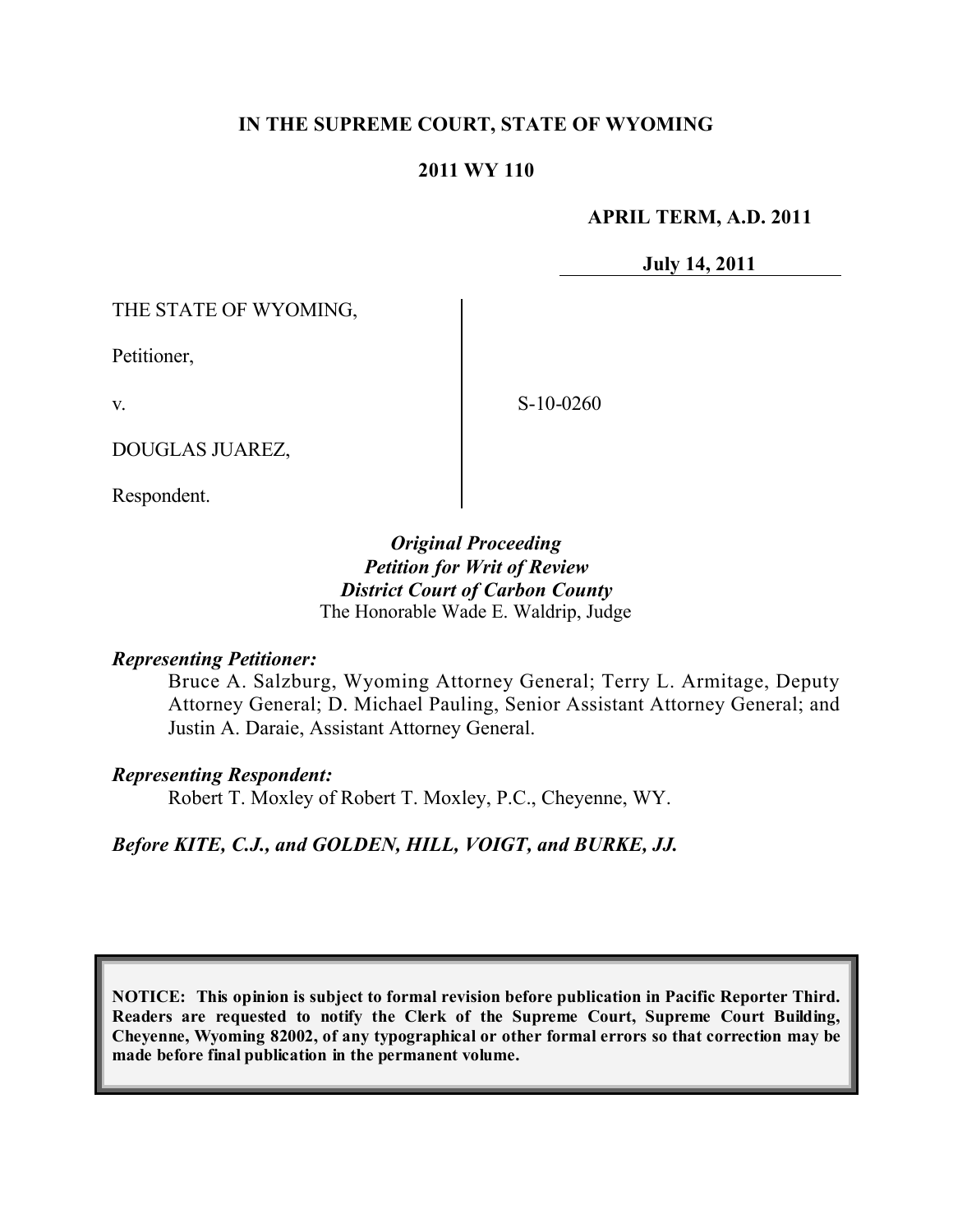**HILL,** Justice.

[¶1] The State of Wyoming challenges the district court's "Order Granting [Douglas Juarez's] First Motion to Suppress (for an illegal traffic stop)." On appeal, the State contends that the district court erred in ruling that Juarez was not required to signal his merge from an entrance ramp onto an interstate highway.

[¶2] We affirm the district court.

# **ISSUE**

[¶3] The State raises one issue before this Court:

The district court erred in holding that Wyo. Stat. Ann. § 31- 5-217 is ambiguous and does not require motorists to signal when merging onto an interstate roadway; a ruling which led the court to find a traffic stop was illegal and to suppress the evidence subsequently discovered.

# **FACTS**

[¶4] On March 1, 2010, State Trooper Jason Green stopped Juarez for failing to signal his merge from an entrance ramp onto the right lane of I-80 right outside of Rawlins. A subsequent search of Juarez's vehicle yielded nine pounds of marijuana and, as a result, Juarez was charged with two felonies: Possession, and possession with intent to deliver. Juarez filed a motion to suppress that claimed the initial traffic stop was illegal. The district court agreed with Juarez. The State sought review of the district court's decision by way of a petition for writ of review, which this Court granted. More facts will be set out in the discussion section as necessary.

# **STANDARD OF REVIEW**

[¶5] We very recently reiterated that our rules about statutory interpretation are very clear:

> The interpretation of statutes is a question of law to be reviewed *de novo. French v. Amax Coal West*, 960 P.2d 1023, 1027 (Wyo. 1998). "The fundamental rule we invoke in the interpretation of a statute is that we must ascertain, if possible, what the legislature intended by the language it used." *McCreary v. Weast*, 971 P.2d 974, 979 (Wyo. 1999).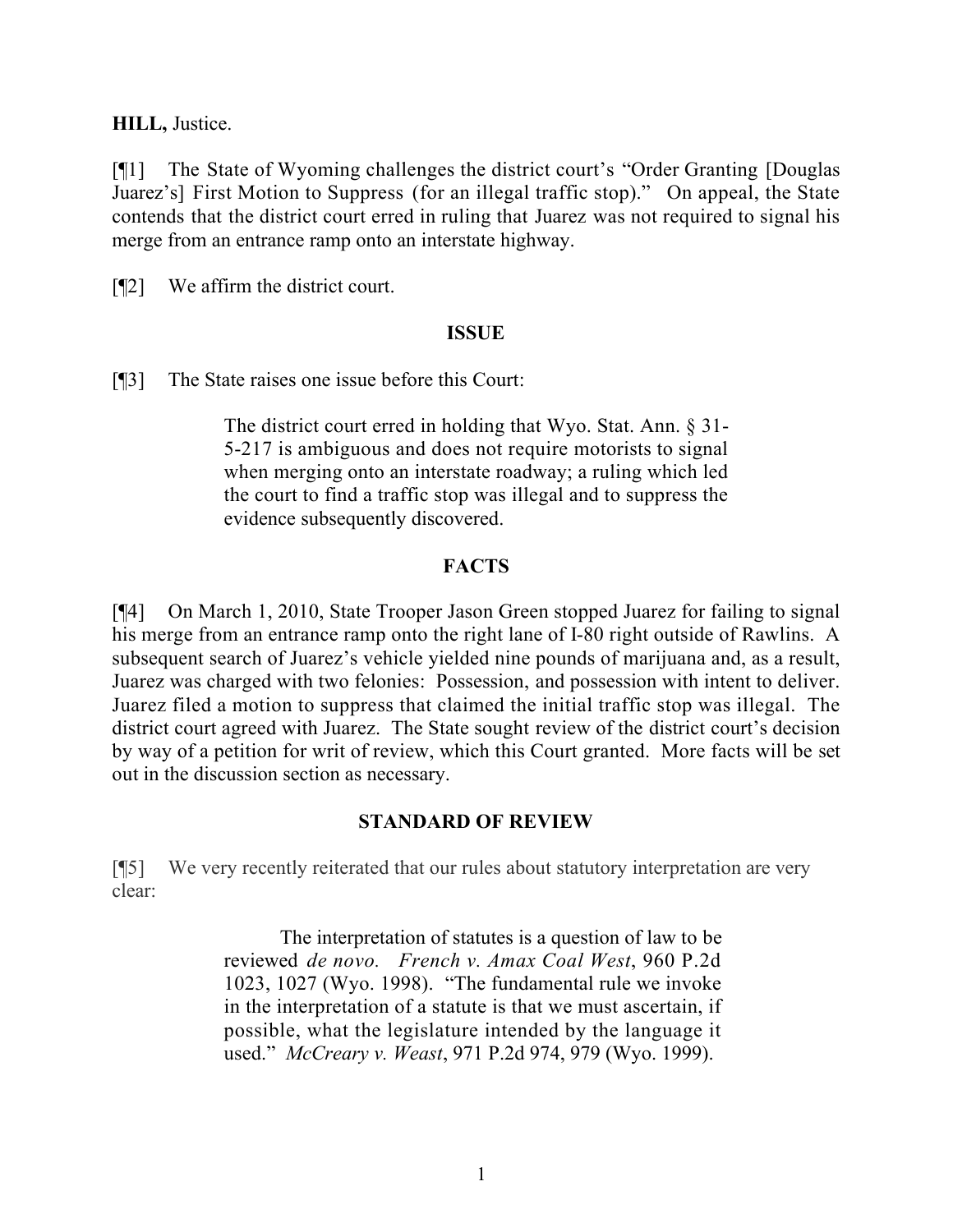Our review of statutory interpretation begins with an inquiry into the ordinary and obvious meaning of the words employed by the legislature according to the manner in which those words are arranged. *Id.; Sheridan Commercial Park, Inc. v. Briggs*, 848 P.2d 811, 815 (Wyo.1993). If more than one reasonable interpretation exists, we resort to general principles of statutory construction. *Moncrief v. Wyoming State Bd. of Equalization*, 856 P.2d 440, 444 (Wyo.1993) (*quoting Parker Land and Cattle Co. v. Wyoming Game and Fish Com'n*, 845 P.2d 1040, 1044 (Wyo.1993)). When the legislature has spoken in unambiguous terms, however, "we are bound to the results so expressed." *State ex rel. Wyoming Workers' Compensation Div. v. Bergeron*, 948 P.2d 1367, 1369 (Wyo.1997).

*Platte Development Co. v. Wyoming Environmental Quality Council*, 966 P.2d 972, 974 (Wyo. 1998). We construe the statute as a whole, giving effect to every word, clause, and sentence, and we construe together all parts of the statute in *pari materia. Matter of Lyles*, 957 P.2d 843, 846 (Wyo. 1998).

*Garnica v. State*, 2011 WY 85,  $\P$ 21, \_\_ P.3d \_\_, \_\_ (Wyo. 2011) (quoting *Vineyard v. Jenkins*, 983 P.2d 1234, 1235 (Wyo. 1999)).

#### **DISCUSSION**

[¶6] The question before us is whether or not Juarez's failure to signal violated Wyo. Stat. Ann. § 31-5-217 (LexisNexis 2011), which provides in relevant part:

#### **§ 31-5-217**. **Turning movements and required signals**.

(a) No person shall turn a vehicle or move right or left upon a roadway unless and until the movement can be made with reasonable safety nor without giving an appropriate signal in the manner provided by this section.

(b) A signal of intention to turn right or left when required shall be given continuously during not less than the last one hundred (100) feet traveled by the vehicle before turning.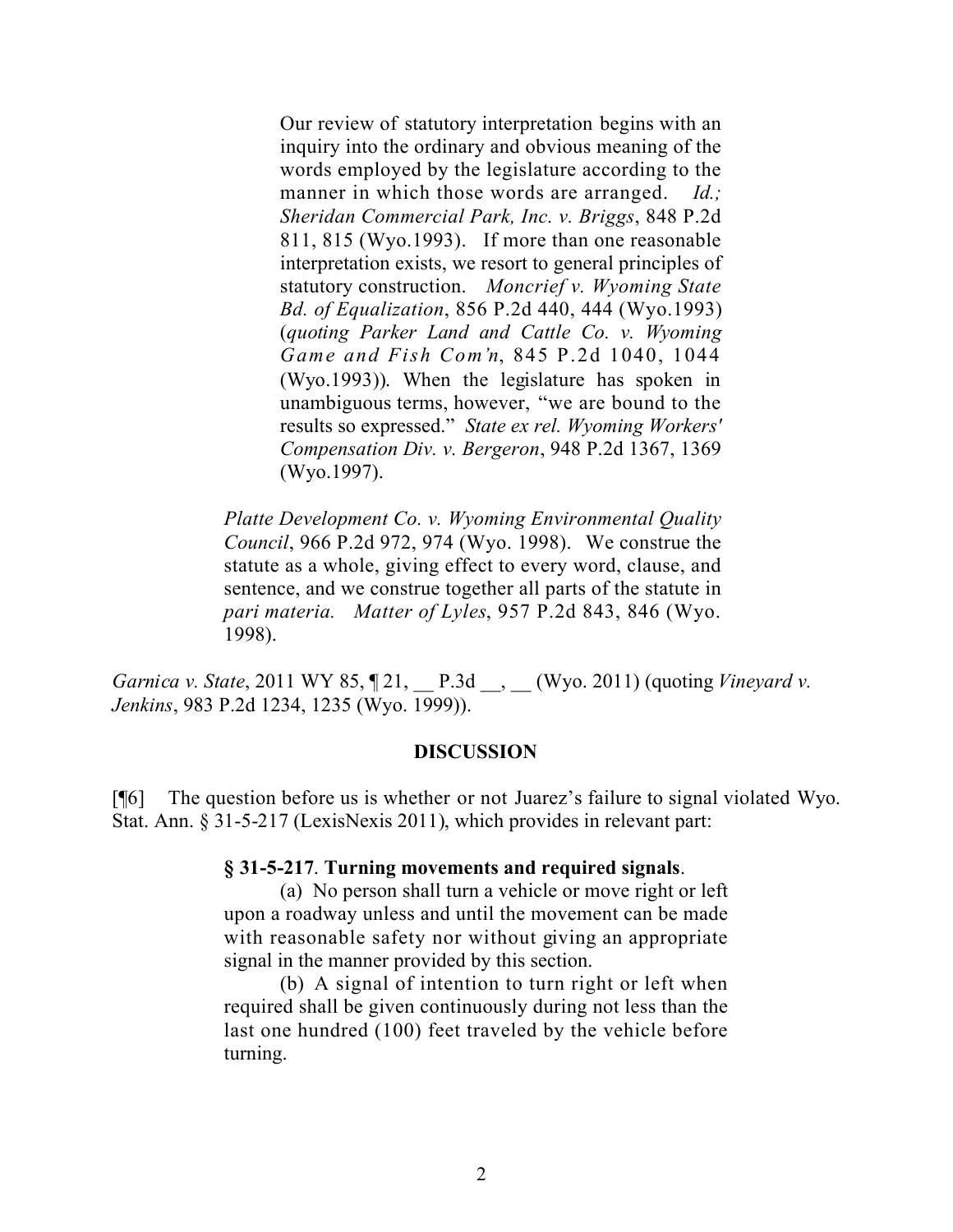After looking at the statute, the district court concluded that there was no violation of the traffic code and, as a result, the traffic stop was illegal. The court ruled:

> The language of the Wyoming statute is similar to those discussed in these cases from sister courts. There is no reason to believe the Wyoming Legislature necessarily intended the use of a turn signal when entering the interstate from a designated on-ramp. As with most traffic-related statutes, Wyoming [Stat. Ann.] § 31-5-217 is intended to promote safety and there is no basis upon which this Court concludes that a motorist is absolutely required to signal to enter the interstate in *every* instance, as the State would argue. The intended course of such vehicles is known and obvious to other motorists; such drivers have no other choice but to enter the interstate. Their course does not require a lane change or a turn, or even necessarily right to left "movement." [Emphasis in original.]

[¶7] Each party's interpretation of the statute is contrary to the other. The State asserts that although "turn" and "move right or left" are not defined by statute, other statutes suggest that a vehicle "moves" when driven from inside to outside the bounds of a channel of traffic. Furthermore, the State argues that a driver on an entrance ramp is entering a new lane of travel, and that a signal is appropriate and required by the statute. The State also points to other authorities – WYDOT's Driver's License Manual – that state that a signal is required in this instance.

[¶8] In response to the State's arguments, Juarez asserts that the district court was correct and that he did not "move right or left," but rather straight forward as he merged onto the interstate, demonstrating that no signal was required of him. Juarez argues that the State should not be permitted to "engraft" a policy-based "safety" construction onto the statute where there is no plain language to support the State's interpretation of the statute. Furthermore, Juarez suggests that if the legislature had intended to require a signal under the circumstances here, it could have easily and clearly done so.

[¶9] In construing statutes, we have stated that:

[O]ur primary consideration is to determine the legislature's intent. All statutes must be construed in *pari materia* and, in ascertaining the meaning of a given law, all statutes relating to the same subject or having the same general purpose must be considered and construed in harmony. Statutory construction is a question of law, so our standard of review is de novo. We endeavor to interpret statues in accordance with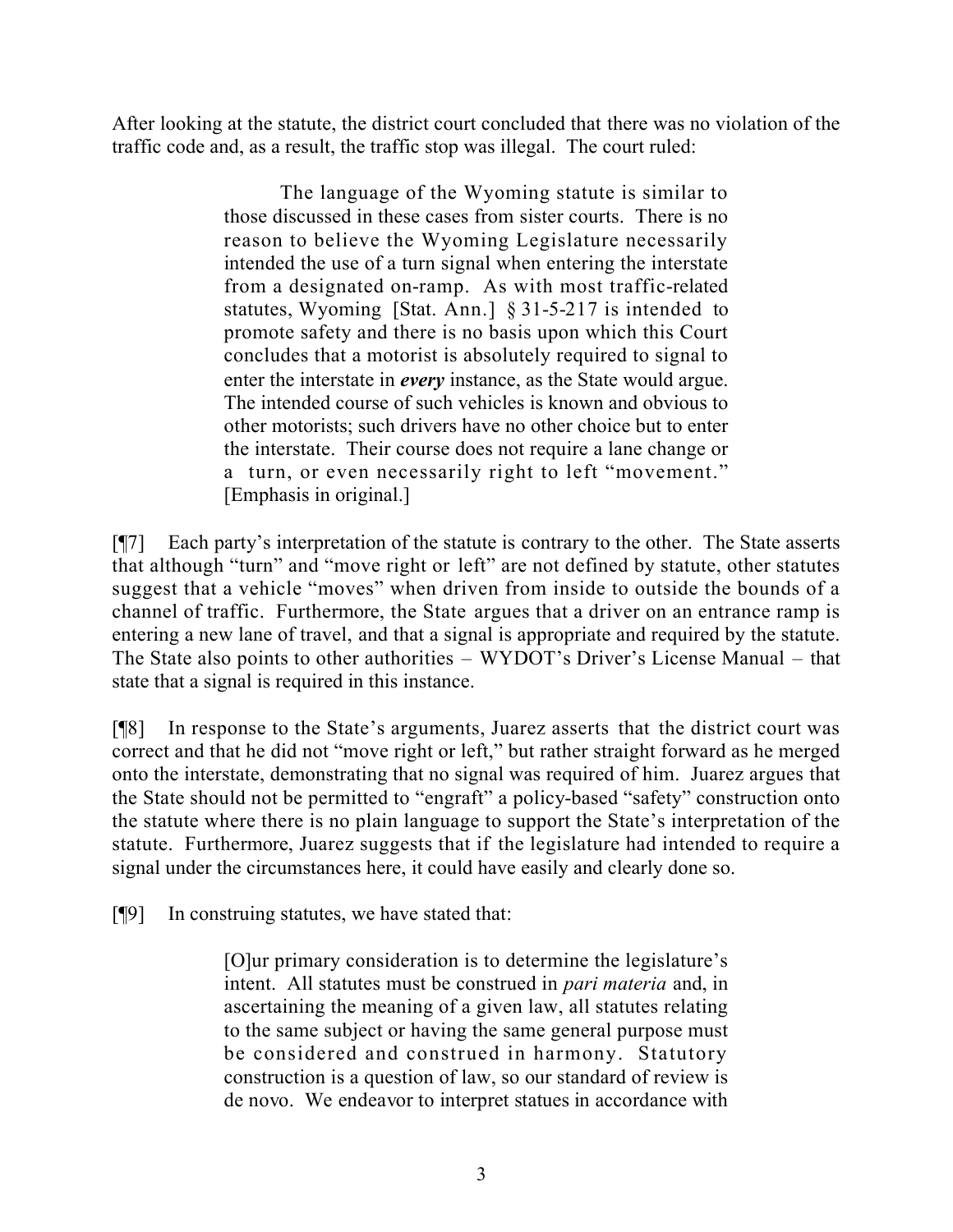the legislature's intent. We begin by making an inquiry respecting the ordinary and obvious meaning of the words employed according to their arrangement and connection. We construe the statue as a whole, giving effect to every word, clause, and sentence, and we construe all parts of the statute in *pari materia*. When a statute is sufficiently clear and unambiguous, we give effect to the plain and ordinary meaning of the words and do not resort to the rules of statutory construction. We must not give a statute a meaning that will nullify its operation if it is susceptible of another interpretation. Moreover, we will not enlarge, stretch, expand, or extend a statute to matters that do not fall within its express provisions.

*Johnson v. City of Laramie,* 2008 WY 73, ¶ 7, 187 P.3d 355 (Wyo. 2008).

[¶10] In looking at the Wyoming statute at issue, we acknowledge that a signal is explicitly required by the statute "before turning" and "before moving left or right." Wyo. Stat. Ann. § 31-5-217(b). The State asks us to recognize that the statute requires a signal even without turning and urges us to conclude that merging from the entrance ramp onto the interstate is indeed a movement from right to left.

[¶11] In order to be enforceable, statutes are required to provide good notice of the conduct that is required. See *Dougherty v. State*, 2010 WY 127, ¶ 12, 239 P.3d 1176, 1181 (proper statutory language "provides notice to citizens of what conduct is prohibited"). To prove this point, the State focuses on the word "move." "[M]ove" means "chang[ing] or caus[ing] to change position or posture … go[ing] or caus[ing] to go from one point to another[.]" *Merriam-Webster Dictionary* 780 (1997). The State insists that the word "move," when reviewed in the context of the statute, suggests that a vehicle moves when driven from inside to outside the bounds of a channel of traffic, thus necessitating a signal. However, we point out that the word "move" does not stand alone in the sentence. The statute reads "… move right or left." Wyo. Stat. Ann. § 31-5-  $217(b)$ .

[¶12] This Court has found that changing lanes, (moving "right or left") requires proper signaling. *State v. Welch*, 873 P.2d 601, 602 (Wyo. 1994) (defendant was lawfully stopped for failing to signal a lane change when passing a semi-truck). It is also true that a vehicle that is traveling from an entrance ramp onto the interstate is effectively "moving." However, that maneuver is not one we are clear the legislature intended when it wrote § 31-5-217(a). We cannot declare that merging onto the interstate from an entrance ramp is effectively a movement from right to left. Doing so would render the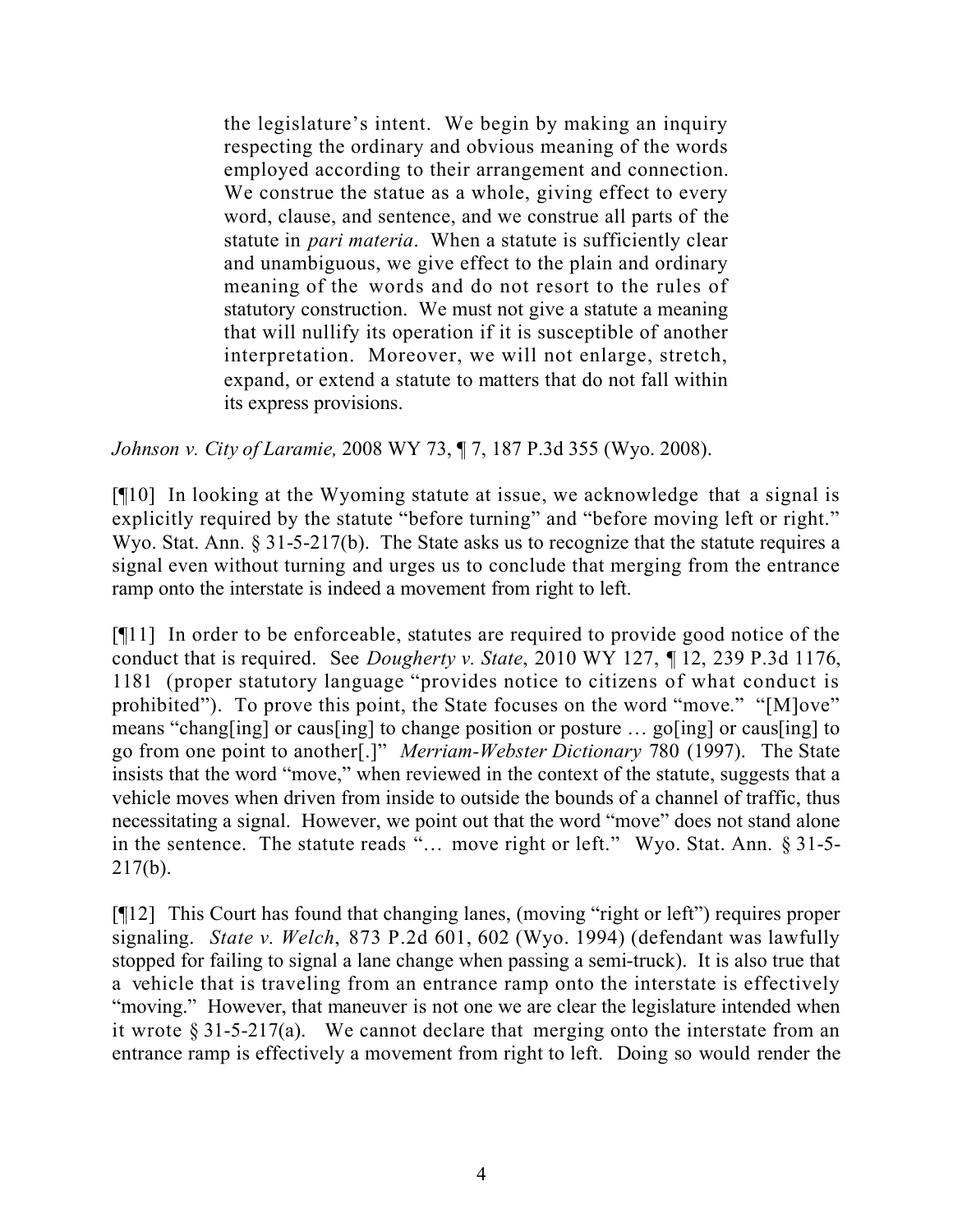word "merge" pointless.<sup>1</sup> Again, the primary goal when interpreting a statute is to discern the legislative intent behind Wyoming's statutes and give meaningful effect to the purpose of those statutes. *GDK v. State*, 2004 WY 78, ¶ 8, 92 P.3d 834, 836 (Wyo. 2004). Furthermore, this Court has held many times that a statute is "unconstitutionally vague if people of common intelligence must necessarily guess at its meaning and differ as to its application." *Smith v. State*, 964 P.2d 421, 422 (Wyo. 1998), (citing *Hobbs v. State,* 757 P.2d 1008, 1011 (Wyo. 1988)). Had the legislature intended to require a signal in this instance, we are confident it would have stated its intent more clearly.

[¶13] Because Wyoming law is sparse on this particular matter, we briefly turn to other jurisdictions that have interpreted similar language. First, the State points us to two cases in particular, *United States v. Gregoire*, 425 F.3d 872 (10 th Cir. 2005) and *United States v. Sanchez-Vela*, No. 05-40032-02-JAR 2005, 2005 WL 3068333 (D. Kan. 2005), where both courts required the use of a turn signal to merge onto the interstate. In *Gregoire,* the federal court interpreted a Utah traffic law quite similar to the statute at issue here. The court found that the statutory language was unambiguous as it applied to merging, and it agreed with the trial court's factual conclusion that a driver must "move to the left" in order to successfully go from an entrance ramp onto the interstate. *Gregoire,* 425 F.3d at 876-78. Likewise, in *Sanchez-Vela,* the court relied on *Gregoire* and reasoned that the plain language of Kansas law encompasses the act of merging from an on-ramp onto the interstate. *Sanchez-Vela,* WL 3068333, at 3-4. There, the court also found no reason why merging onto an interstate should be treated any differently from a lane change when both acts involve moving from one channel of travel to another.

[¶14] We acknowledge that the cases presented by the State are persuasive, but so is one particular case presented by Juarez. In *State v. Johnson*, 148 S.W.3d 338 (Mo. App. W.D. 2004), a statute was at issue that was "patterned generally after the laws of certain states," which included Wyoming. *Id.*, at 340. *Johnson* observed that the statutes cited, including § 31-5-217, do not "explicitly require" a signal from a car "starting from a parked position." *Id.*, at 341. The *Johnson* court held that a drug bust was tainted by an illegal traffic stop for failing to signal when pulling away from the curbside, and in doing so, identified other states, aside from Wyoming, which "do explicitly require a signal while starting from a parked position[.]" *Id.*, at 341, n.2. *Johnson* also stated:

> Where statutory language is unclear in context or will lead to an illogical result in light of the overall legislative purpose, we look beyond the plain and ordinary meaning of the words and construe the words in light of the overall purpose. *See Phillips* [*v. Am. Motorist Ins. Co.*], 996 S.W.2d [584 (Mo.App 1994)] at 587-88. In the case of an unclear

 $\overline{a}$ 

<sup>1</sup> Merge, as defined by Merriam-Webster's Dictionary 727 (10th ed. 1998), is as follows: "1**:** to become combined into one; 2**:** to blend or come together without abrupt change <*merging* traffic>."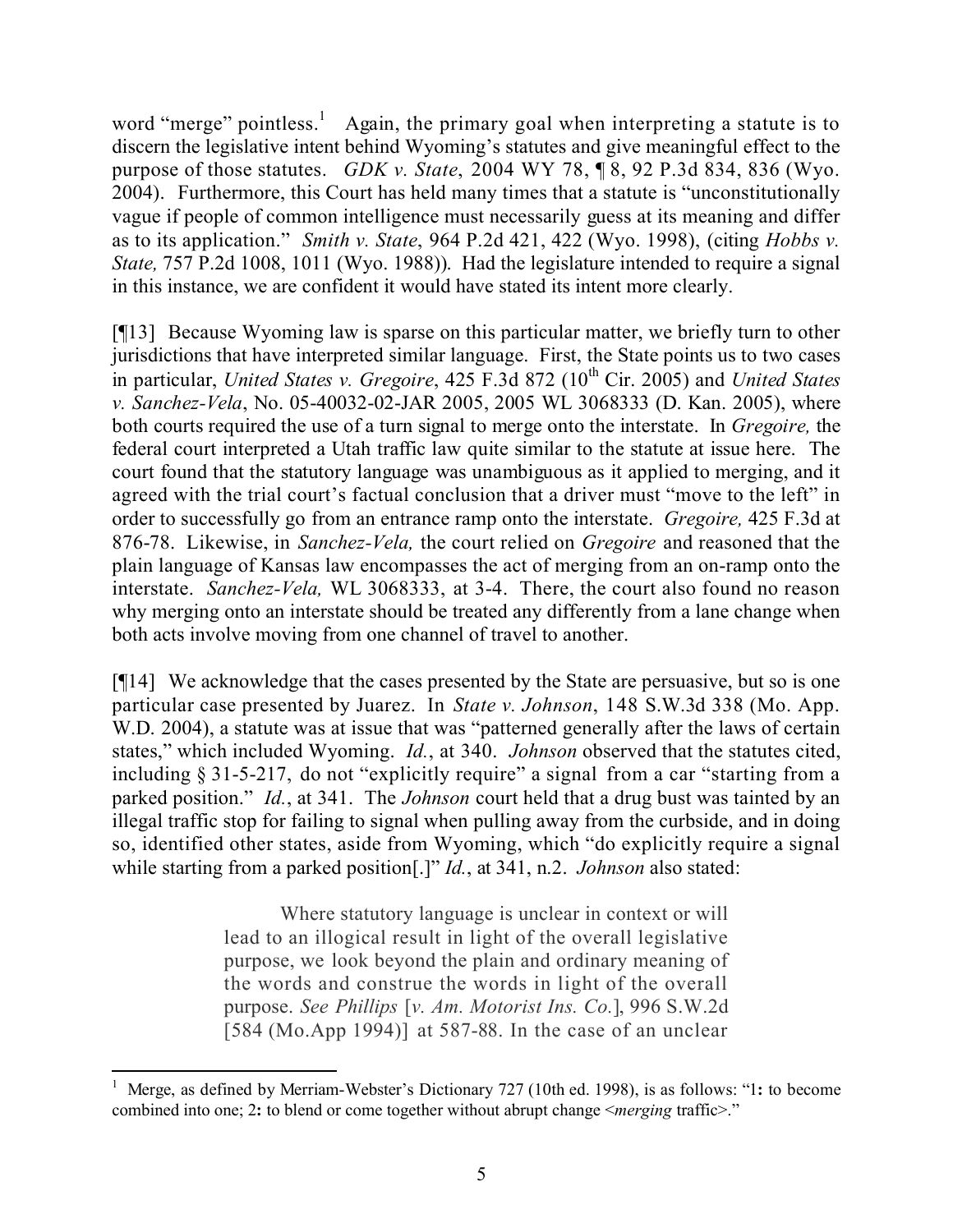criminal statute, we construe the statute strictly against the State. *See State v. Withrow,* 8 S.W.3d 75, 79-80 (Mo. banc 1999). Here, we think the overall purpose was to require signals (as well as careful driving) when drivers turn left or right or change lanes upon a roadway.

*Id.*, 148 S.W.3d at 344.

[¶15] In the instant case, the district court relied on *Johnson* quite heavily. The district court reasoned that *Johnson* pointed out that if a state legislature intended to require signals under the circumstances of the case, it could have easily and clearly said so. The court went on:

> According to the State, the plain language of the signal statute clearly requires a turn signal anytime a vehicle moves "right or left" upon the roadway. There is no legal or logical justification, they say, for not applying the statute to every left or right movement, including the act of pulling away from a curb. However, under the State's literal interpretation, a signal would be necessary, regardless of the presence or absence of other traffic, every time a car (1) moves to the right or left to avoid a pothole or any object in the roadway; (2) pulls from a parking lot onto a street or roadway (even a one-way street); or (3) backs into a street from a perpendicular parking space.

Briefly, we also note and agree with the district court's mention of the following:

Further, given the ambiguity of Wyoming's statute, the Court also must consider the Rule of Lenity, which requires that "criminal defendants receive the benefit of any [statutory] ambiguity." *Schafer v. State,* 2008 WY 149, ¶ 16, 197 P.3d 1247, 1251 (Wyo. 2008). Taking this rule into consideration, along with the equally persuasive precedent from other jurisdictions, the Court concludes that a "tie goes to the Defendant," and that a traffic stop initiated for the sole reason of a failure to signal when merging onto the Interstate is simply too tenuous. Wyoming Statute § 31-5-217 does not require the use of turn signal when entering the Interstate via a designated on-ramp. Because Trooper Green had no other basis upon which to initiate a traffic stop of Mr. Juarez's vehicle, the traffic stop was invalid and the resulting search and seizure of marijuana must be suppressed.